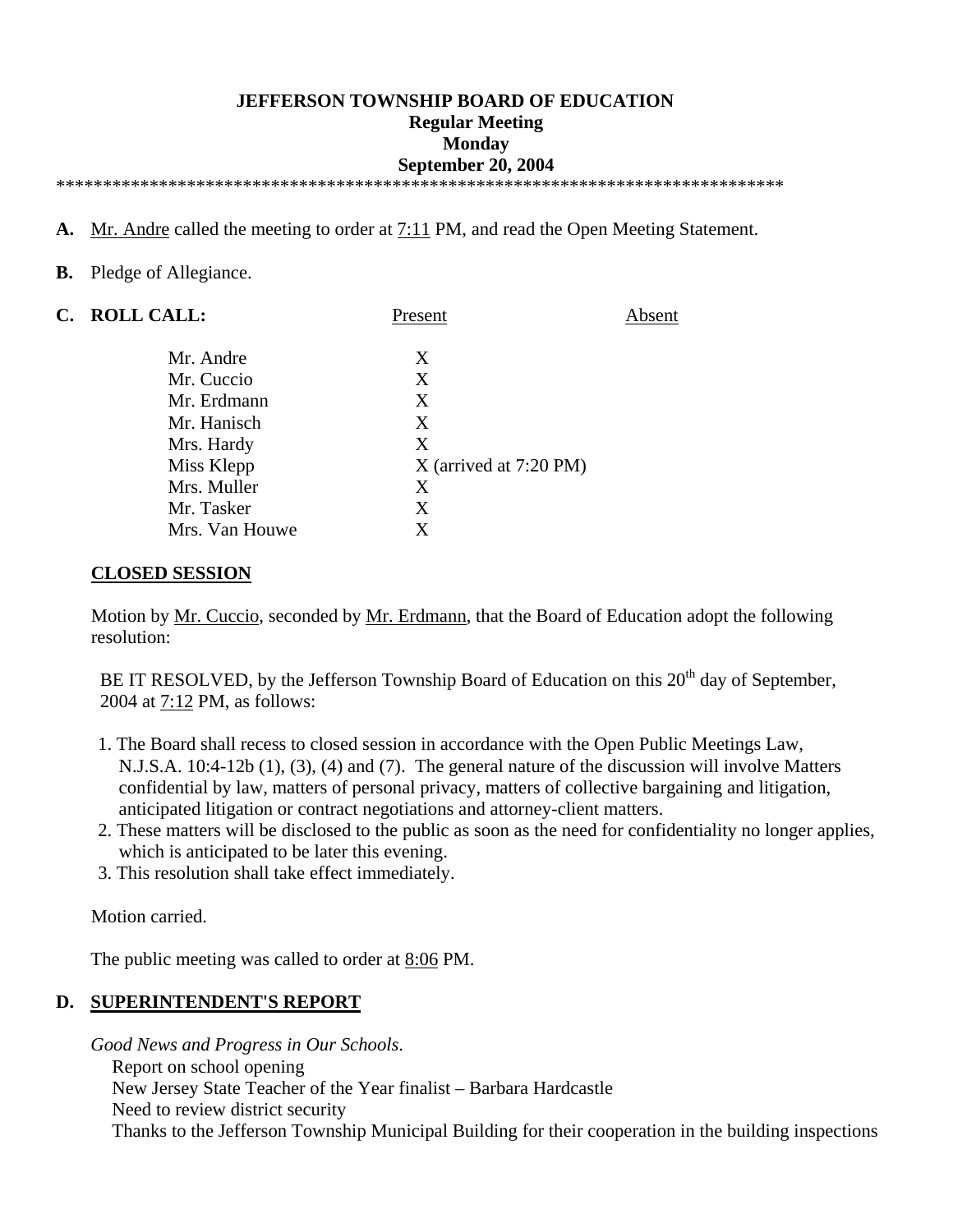#### **E. PRESENTATIONS**

 Commissioner's memorandum on public school preparedness for terrorist actions Hepatitis B update (Dr. Antunes) Construction Manager's Report (Presented by Epic Management, Inc.) Indoor air quality results Architect's Report on White Rock student drop off

## **F**. **PERSONNEL COMMITTEE**

Motion by Mr. Tasker, seconded by Mrs. Muller, to accept the recommendation of the Superintendent to approve and adopt motions F.1 and F2, as described below:

 **F.1** Motion to appoint and submit to the County Superintendent applications for **emergent hiring** and the applicant's attestation that he/she has not been convicted of any disqualifying crime pursuant to the provisions of N.J.S.A. 18A:6-7.1 et. Seq., N.J.S.A. 18A:39-17 et. seq., or N.J.S.A. 18A:6-4.13 et. seq. for those employees listed below: (All appointments are contingent upon receipt of proper teaching certification and all salary placements are pending receipt of college transcripts verifying degree status and letter stating years of service in other districts, \* denotes mentoring required)

| <b>Personnel</b>                                                                                |                      |                      |              |                        |             |                  |          |                                                                              |
|-------------------------------------------------------------------------------------------------|----------------------|----------------------|--------------|------------------------|-------------|------------------|----------|------------------------------------------------------------------------------|
|                                                                                                 | Nature of            |                      |              |                        |             | <b>Date</b>      | Date     |                                                                              |
| <b>Name</b>                                                                                     | <b>Action</b>        | <b>Position</b>      | <b>Step</b>  | <b>Salary</b>          | Loc.        | <b>Effective</b> | Termin.  | <b>Discussion</b>                                                            |
| A: Administrators                                                                               |                      |                      |              |                        |             |                  |          |                                                                              |
| <b>None</b>                                                                                     |                      |                      |              |                        |             |                  |          |                                                                              |
|                                                                                                 |                      |                      |              |                        |             |                  |          |                                                                              |
| <b>B: Instructional</b>                                                                         |                      |                      |              |                        |             |                  |          |                                                                              |
| Kristen Hedges                                                                                  | Resignation          | Resource Rm          |              |                        | <b>JTHS</b> |                  | 7/30/04  |                                                                              |
| lвF                                                                                             | <b>Medical Leave</b> | <b>SAC</b>           |              |                        | <b>JTMS</b> | 9/20/04          | 11/04/04 | Medical Leave of<br>Absence - Surgery<br>Using 42.5 accumulated<br>sick days |
| C: Non-Instructional                                                                            |                      |                      |              |                        |             |                  |          |                                                                              |
| Denise Lagomarsino                                                                              | <b>Bldg Change</b>   | Media Aide           | 3            | \$15.69/hr             | <b>ETB</b>  | 9/1/04           | 6/30/05  | <b>Fr Stanlick to ETB</b>                                                    |
| Amanda Hannigan                                                                                 | Appoint              | <b>Bus Driver</b>    | 1            | \$15.20/hr             | Transp      | 9/13/04          | 6/30/05  | Replacement                                                                  |
| <b>Marie Ottinger</b>                                                                           | Change of Hrs        | General Aide         | 3            | \$15.69/hr             | Cozy        | 9/1/04           | 6/30/05  | Fr 1 hr to 2 hrs/day                                                         |
| Janet Eltringham                                                                                | Change of Hrs        | <b>General Aide</b>  | 3            | \$15.69/hr             | Cozy        | 9/1/04           | 6/30/05  | Fr 1 hr to 2 hrs/day                                                         |
| Louis Villano                                                                                   | Appoint              | Custodian            | $\mathbf{1}$ | \$15.94/hr             | <b>JTHS</b> | 9/21/04          | 6/30/05  | Replacement                                                                  |
| D: Substitutes/Other                                                                            |                      |                      |              |                        |             |                  |          |                                                                              |
| Erin Boska                                                                                      | Reappointment        | Sub Teacher          |              | \$80/diem              |             | 9/1/04           | 6/30/05  |                                                                              |
| <b>Mergin Sina</b>                                                                              | Reappointment        | Sub Teacher          |              | \$80/diem              |             | 9/1/04           | 6/30/05  |                                                                              |
| Natalie Keane                                                                                   | Reappointment        | Sub Teacher          |              | \$80/diem              |             | 9/1/04           | 6/30/05  |                                                                              |
| Angela Albano                                                                                   | Appoint              | Sub Teacher          |              | \$80/diem              |             | 9/1/04           | 6/30/05  |                                                                              |
| E. Extra Duty Pay - All salaries subject to adjustment upon final ratification of JTEA Contract |                      |                      |              |                        |             |                  |          |                                                                              |
| Rosemary McHugh                                                                                 | Appoint              | Academic Team        |              | \$2,057.97             |             | 2004/05          |          | Gr 6 Blue Team                                                               |
| Pamela Graham                                                                                   | Appoint              | Academic Team        |              | $\sqrt{$2,057.97}$     |             | 2004/05          |          | Gr 6 Gold Team                                                               |
| Lorraine Gastrock                                                                               | Appoint              | Academic Team        |              | $\overline{$2,057.97}$ |             | 2004/05          |          | Gr 6 White Team                                                              |
| Jennifer Costabile                                                                              | Appoint              | Academic Team        |              | \$2,057.97             |             | 2004/05          |          | Gr 7 Blue Team                                                               |
| Angela Feldmann                                                                                 | Appoint              | Academic Team        |              | $\overline{$2,057.97}$ |             | 2004/05          |          | Gr 7 Gold Team                                                               |
| Jessica Hoertel                                                                                 | Appoint              | Academic Team        |              | \$2,057.97             |             | 2004/05          |          | Gr 7 White Team                                                              |
| Teri Haight                                                                                     | Appoint              | Academic Team        |              | \$2,057.97             |             | 2004/05          |          | Gr 8 Blue Team                                                               |
| <b>Sharon Clayton</b>                                                                           | Appoint              | Academic Team        |              | \$2,057.97             |             | 2004/05          |          | Gr 8 Gold Team                                                               |
| <b>Sharon Ciliento</b>                                                                          | Appoint              | Academic Team        |              | \$2,057.97             |             | 2004/05          |          | Gr 8 White Team                                                              |
| <b>David Bresett</b>                                                                            | Appoint              | <b>Elective Team</b> |              | $\overline{2,744.39}$  |             | 2004/05          |          | Elective Team                                                                |
| <b>Athletic Coaches:</b>                                                                        |                      |                      |              |                        |             |                  |          | Coordinator                                                                  |
| <b>None</b>                                                                                     |                      |                      |              |                        |             |                  |          |                                                                              |
|                                                                                                 |                      |                      |              |                        |             |                  |          |                                                                              |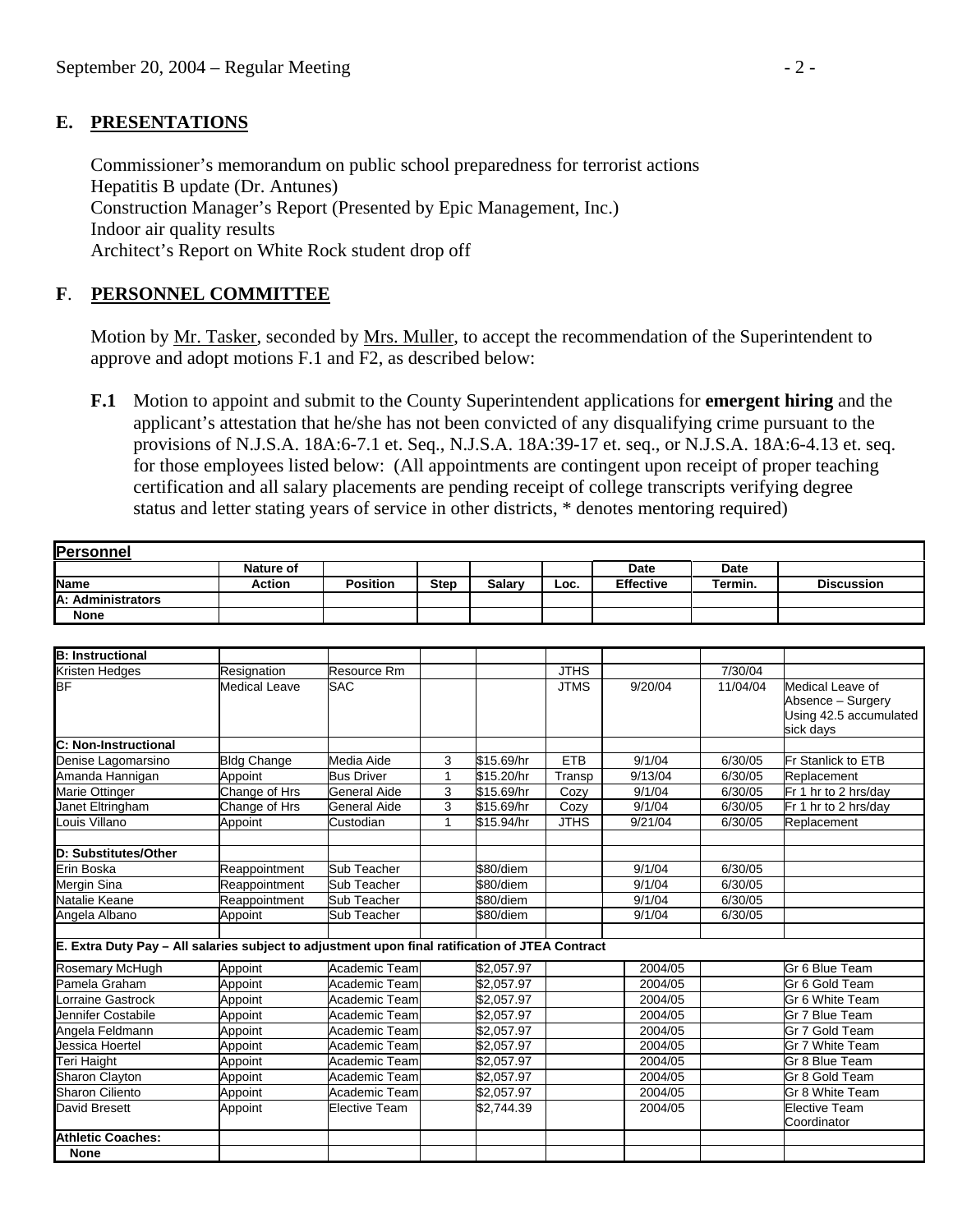**F.2** Motion to approve the following job description *(Copies available for review)*:

 Network Administrator Human Resources Director

| Roll call vote: Mr. Andre - Yes | Miss Klepp           | - Yes |
|---------------------------------|----------------------|-------|
| Mr. Erdmann - Yes               | Mrs. Muller          | - Yes |
| Mr. Cuccio - Yes                | Mr. Tasker           | - Yes |
| Mr. Hanisch - Yes               | Mrs. Van Houwe - Yes |       |
| Mrs. Hardy - Yes                |                      |       |

All in favor. Motion carried.

## **G. EDUCATION COMMITTEE**

Motion by Mr. Hanisch, seconded by Mr. Tasker, to accept recommendation of the Superintendent to approve and adopt motions G.1 and G.2, as described below:

**G.1** Motion to approve placement of student(s) out of district as indicated below and to effectuate the court settlement terms, which are confidential:

| <b>Student</b> | <b>School</b>          | <b>Tuition</b>           | <b>Dates</b> |
|----------------|------------------------|--------------------------|--------------|
| $M/4-6$        | Dalrymple House LC     | $$35$ /diem - 196 days   | 2004-05      |
|                | Little Learner Program | $$502$ /diem - 196 days  |              |
|                |                        | Speech Specialist @\$40  |              |
|                |                        | Per day $-196$ days      |              |
|                |                        | Occupational Therapy     |              |
|                |                        | @\$13/diem $-$ 196 days  |              |
|                |                        | Physical Therapy @\$68   |              |
|                |                        | Per week $-43$ weeks     |              |
|                |                        | For a total of \$118,564 |              |

 **G.2** Motion to acknowledge receipt of the (Progressive) Assertive Discipline Plan for grades 6-12, as presented publicly during the Board of Education meeting held on September 13, 2004.

Roll call vote: Mr. Andre - Yes Miss Klepp - Yes Mrs. Hardy - Yes

Mr. Erdmann - Yes Mrs. Muller - Yes Mr. Cuccio - Yes Mr. Tasker - Yes<br>
Mr. Hanisch - Yes Mrs. Van Houwe - Yes Mrs. Van Houwe - Yes

All in favor. Motion carried.